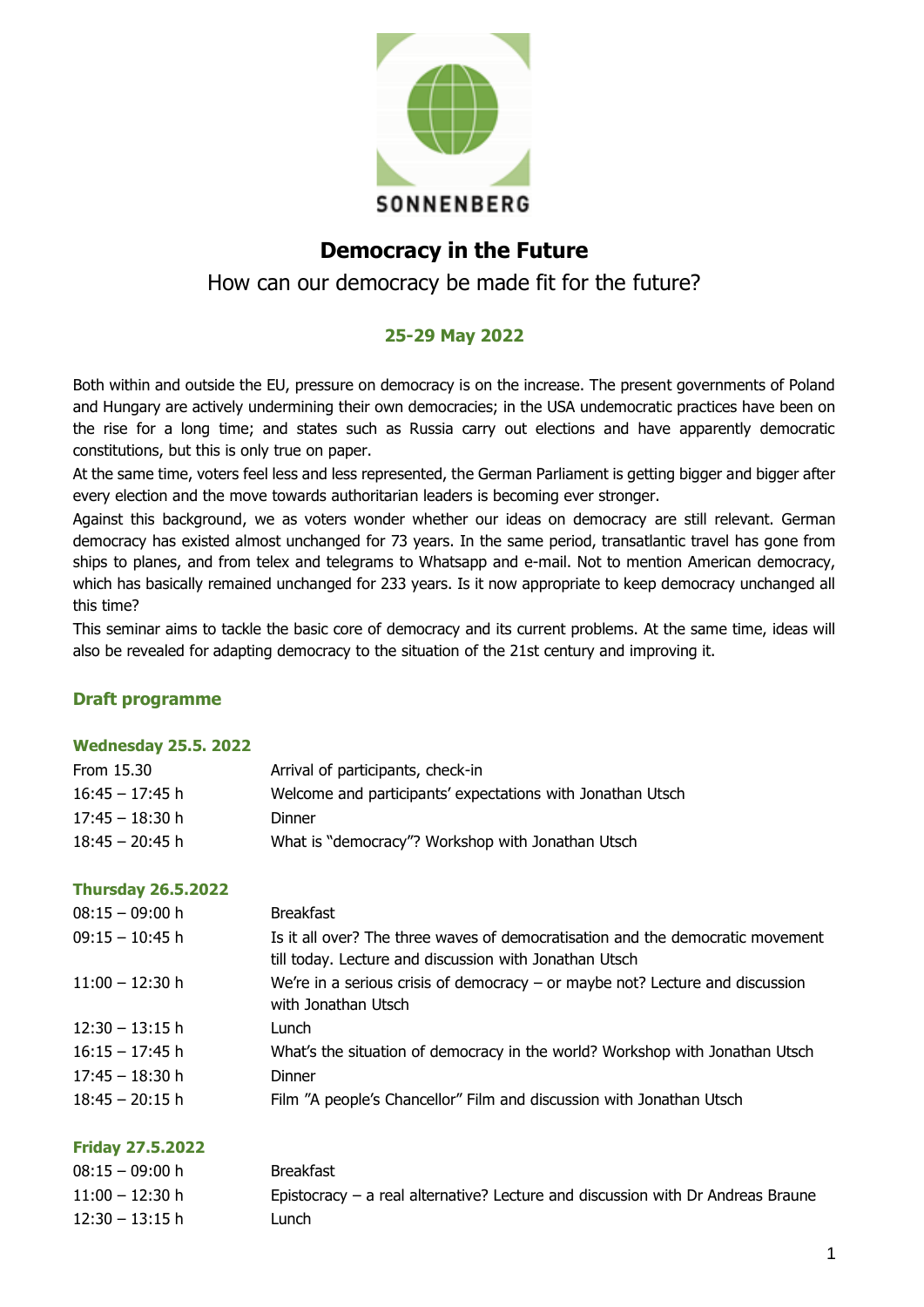| $14:30 - 16:00$ h | Westminster democracy in the 21 <sup>st</sup> century: an old system fit for the future?<br>Lecture and discussion with Dr Ian King |
|-------------------|-------------------------------------------------------------------------------------------------------------------------------------|
| $16:15 - 17:45$ h | Is every democracy the same? Workshop with Jonathan Utsch                                                                           |
| $17:45 - 18:30$ h | <b>Dinner</b>                                                                                                                       |
| $18:45 - 19:45$ h | Summary of the day and conclusion with Jonathan Utsch                                                                               |

# **Saturday 28.5.2022**

| $08:15-09:00 h$   | <b>Breakfast</b>                                                                                                                                  |
|-------------------|---------------------------------------------------------------------------------------------------------------------------------------------------|
| $09:15 - 10:45$ h | Citizens' assemblies as a step towards greater citizens' participation. Lecture and<br>discussion with Thorsten Sterk of Mehr Demokratie e.V.     |
| $11:00 - 12:30$ h | The Internet as a medium for greater democratic participation. Lecture and<br>discussion with Marius Krüger of "Democracy Deutschland e.V."       |
| $12:30 - 13:15$ h | Lunch                                                                                                                                             |
| $15:30 - 17:45$ h | What should the democracy of the future look like? What do I expect from it?<br>Workshop (including 15 minute break) Workshop with Jonathan Utsch |
| $17:45 - 18:30$ h | Dinner                                                                                                                                            |
| $18:45 - 19:45$ h | Final evaluation                                                                                                                                  |

# **Sunday 29.5.2022**

| $08:15 - 09:00 h$ | <b>Breakfast</b>          |
|-------------------|---------------------------|
| From 09:00 h      | Departure of participants |

If no other speaker is listed, the unit will be lead by the conference team.